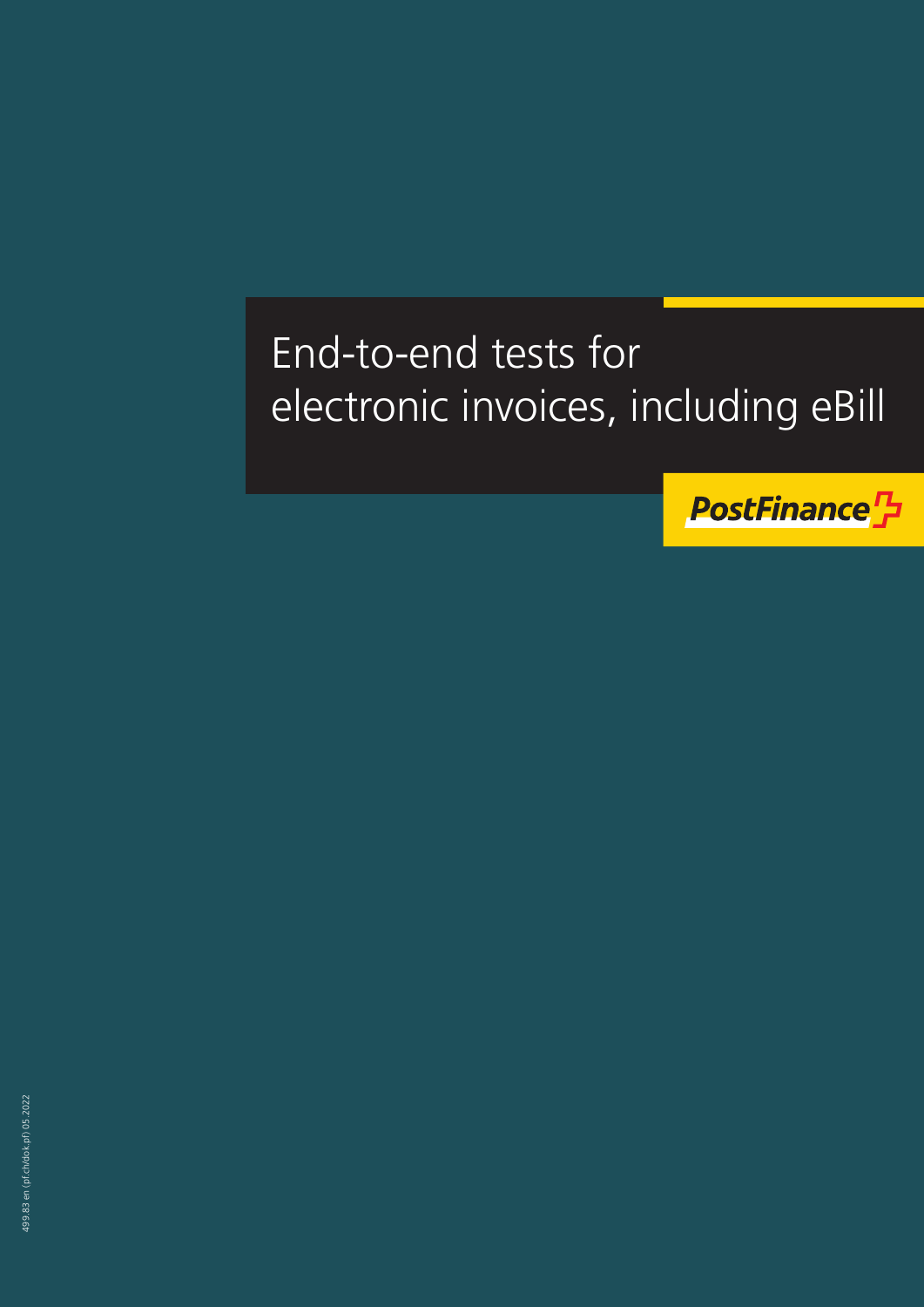# Contact details

#### **Consulting and sales for business customers**

Tel.: 0848 888 900 (max.CHF 0.08/min. in Switzerland)

#### **E-bill helpdesk**

Tel. 0800 111 101 E-mail e-bill.help@postfinance.ch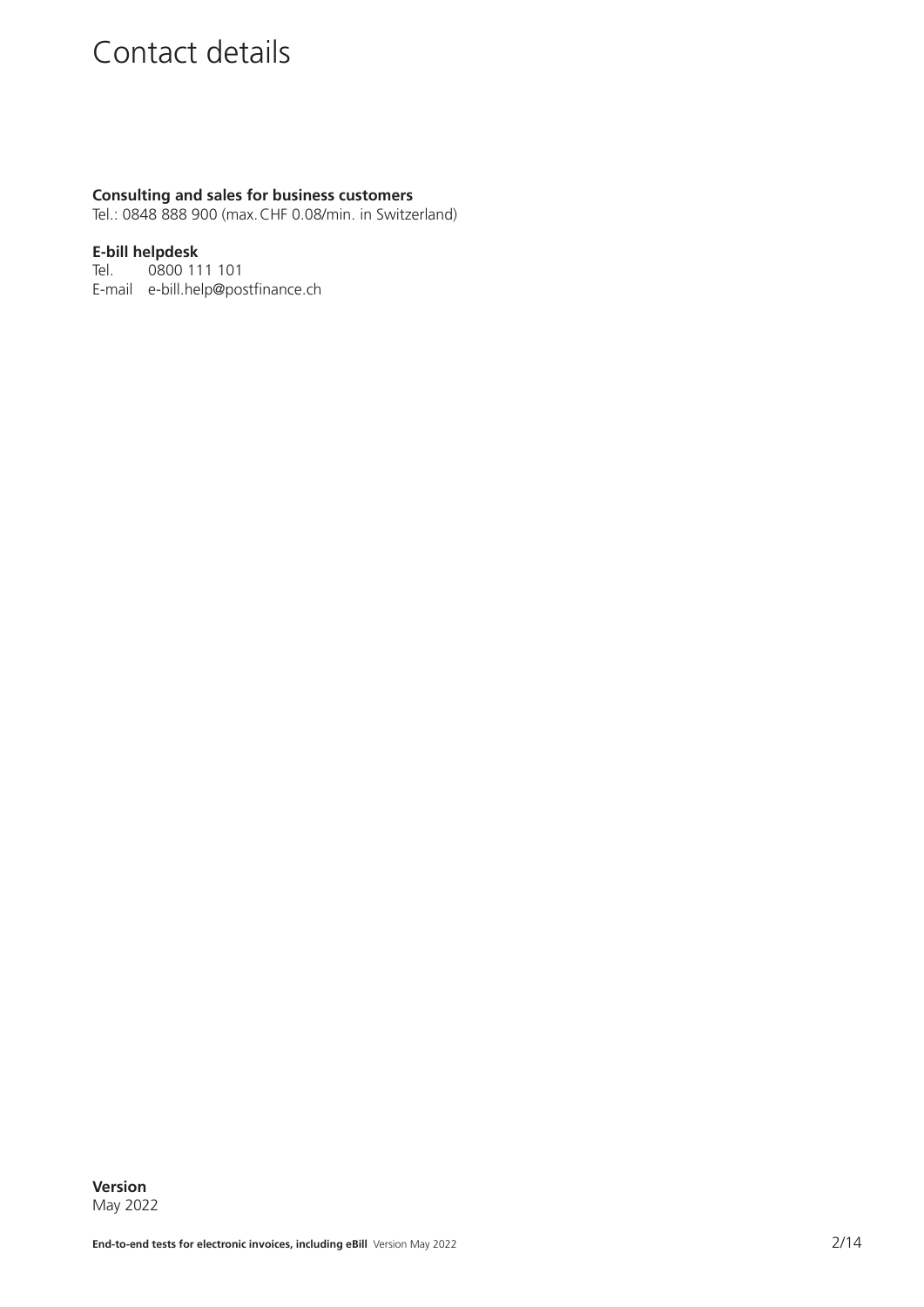## **Contents**

| 1                                   | <b>Introduction</b>                                                                                                                                                            | 4                              |
|-------------------------------------|--------------------------------------------------------------------------------------------------------------------------------------------------------------------------------|--------------------------------|
| $\overline{2}$<br>2.1<br>2.2        | <b>Preconditions</b><br>Configuration for customer integration<br>PF login for the elnvoicing portal (eIP)                                                                     | 5<br>5<br>5                    |
| 3<br>3.1<br>3.2<br>3.3              | elnvoicing platform<br>Initial login<br>Existing BillerID/PayerID<br>New customer                                                                                              | 6<br>6<br>7<br>7               |
| 4<br>4.1<br>4.2                     | <b>Test cases and procedures</b><br>Preconditions<br>Receive and process registrations/deregistrations                                                                         | 8<br>8                         |
| 4.2.1<br>4.2.2<br>4.3<br>4.4<br>4.5 | from eBill customers<br>Registration form configuration<br>Tests using the banking portal<br>Send invoices<br>Monitoring processing and the processing log<br>Other test cases | 8<br>9<br>12<br>12<br>13<br>14 |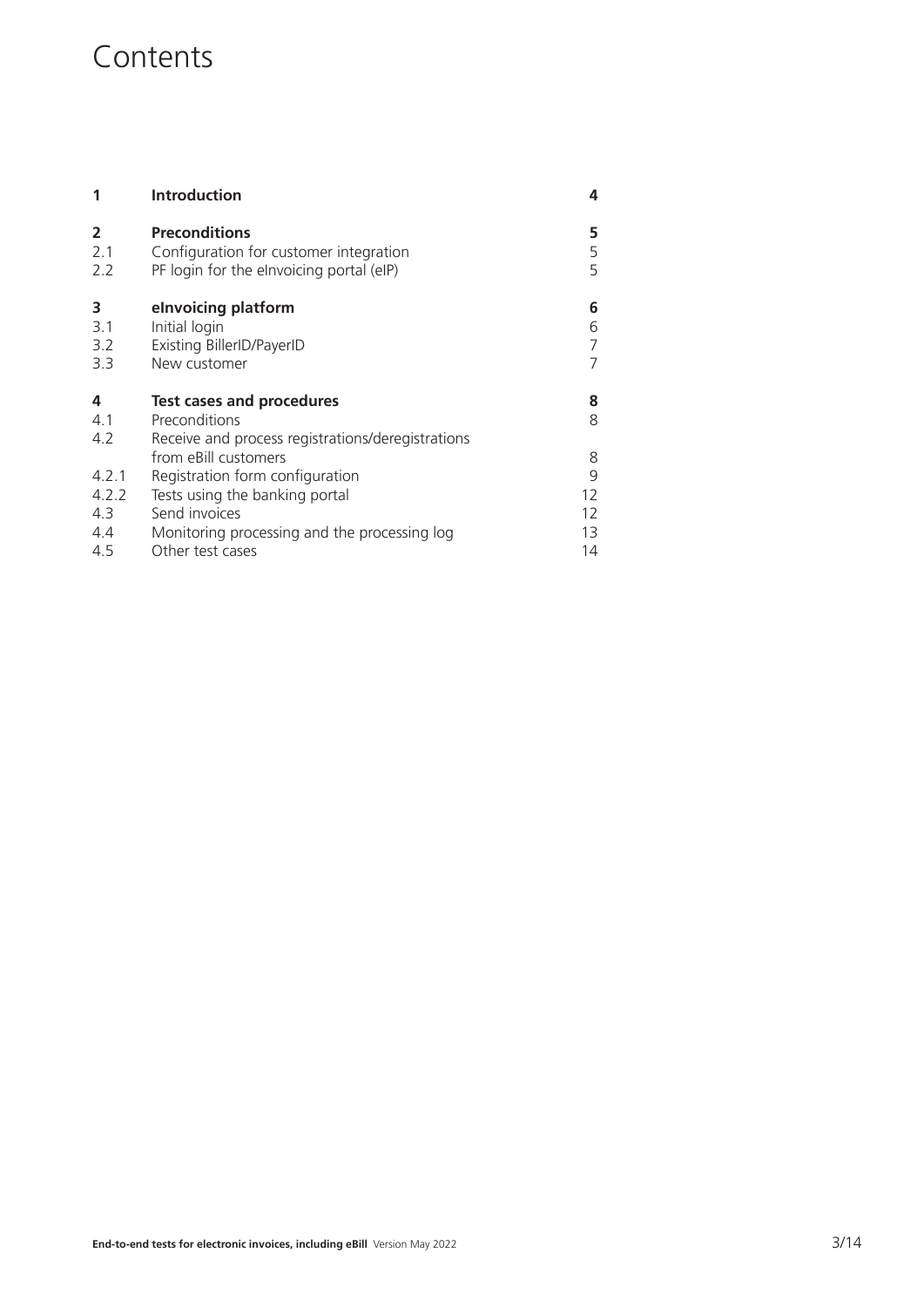# <span id="page-3-0"></span>1 Introduction

For e-bill tests, PostFinance offers the customer test environment (KI), which always has the same functional status as the productive environment (PROD), except just before releases. A new release is installed on the customer test environment approximately two weeks before production.

For data to be successfully transmitted to eBill, recipient IDs set up specifically for this purpose must be used. For more information on this, see section 4.3.

These instructions describe which preconditions invoice issuers must meet, especially for tests with SIX eBill, and which configurations are important for PostFinance so that end-to-end eBill tests are possible in the customer test environment.

Important: end-to-end-tests with eBill never contain direct access to the SIX eBill platform, or an affiliated e-banking application.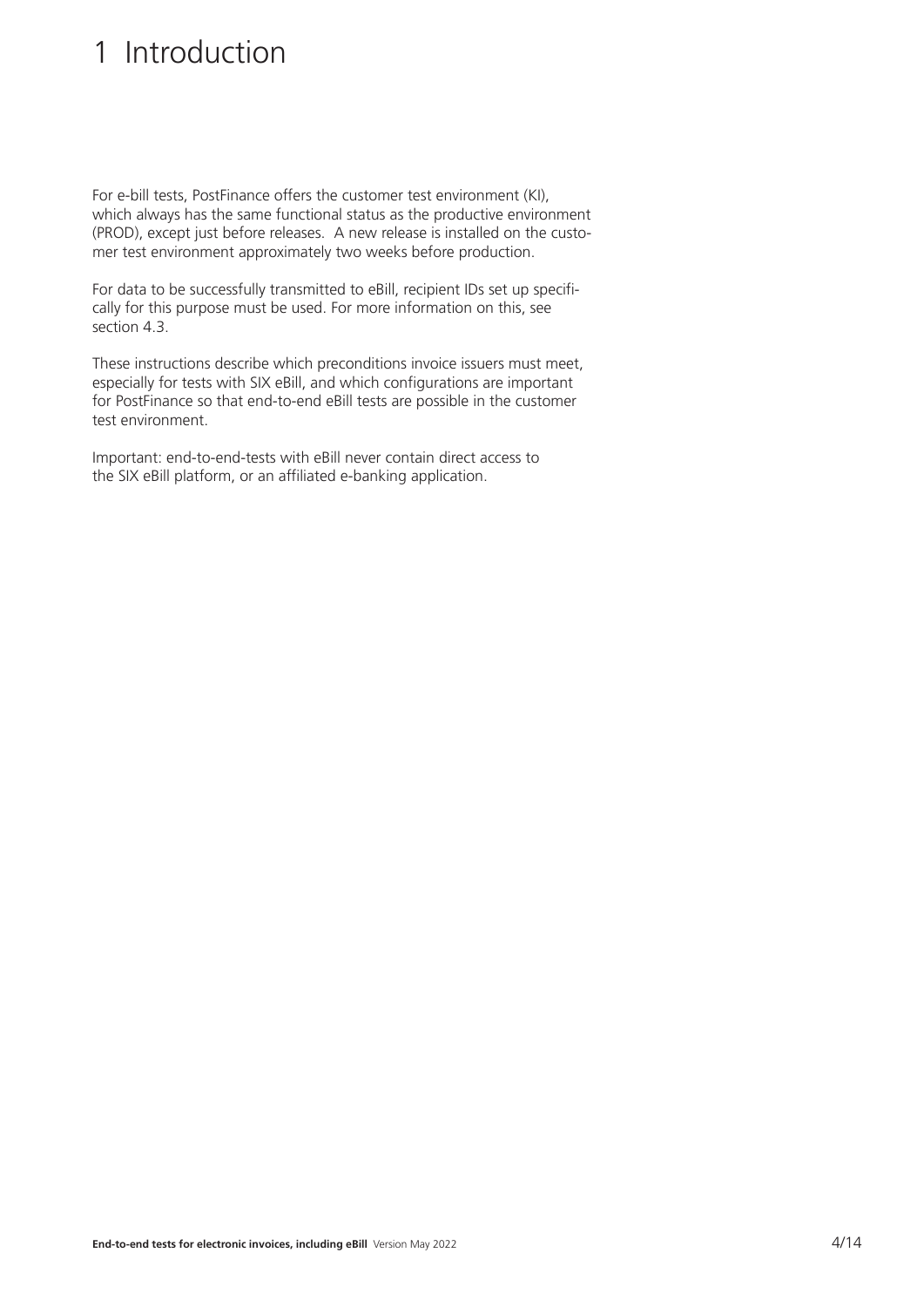# <span id="page-4-0"></span>2 Preconditions

#### **2.1 Configuration for customer integration**

If you wish to carry out tests, you must register with the e-bill helpdesk in advance so that we can configure you on the customer test environmen.

#### **2.2 PF login for the eInvoicing portal (eIP)**

You can log in to the eInvoicing portal **via PF login.** If you have an **e-finance-login**, you can use it. **Otherwise**, you must first set up a personal login. To do this, you will need an e-mail address, a smartphone with an authenticator app installed (e.g. Google Authenticator).

You can create the login either via the production environment or the customer test environment. The same login is then used for both environments.

URL eIP PROD: https://einvoicing.postfinance.ch URL eIP KI: https://einvoicing-ki.postfinance.ch

| <b>PostFinance</b>                                                                        | elnvoicing |                                                                                                                                                                                                                                                                                                                   | <b>Contact and Support</b> |
|-------------------------------------------------------------------------------------------|------------|-------------------------------------------------------------------------------------------------------------------------------------------------------------------------------------------------------------------------------------------------------------------------------------------------------------------|----------------------------|
| Send and receive e-invoices                                                               |            |                                                                                                                                                                                                                                                                                                                   |                            |
| Login with e-finance<br>Log in to e-finance and access the elnvoicing portal<br>directly. | Next       | Create login without e-finance<br>To create a login without e-finance, you need an e-mail address and a<br>smartphone with an authentication app.<br>If you have not yet installed an authentication app on your<br>smartphone, you will be offered a choice of apps to download during<br>the following process. |                            |
| Login without e-finance<br><b>F-mail address</b><br>Password<br>Reset password >          |            | Create $login$ )                                                                                                                                                                                                                                                                                                  |                            |
|                                                                                           | Next       |                                                                                                                                                                                                                                                                                                                   |                            |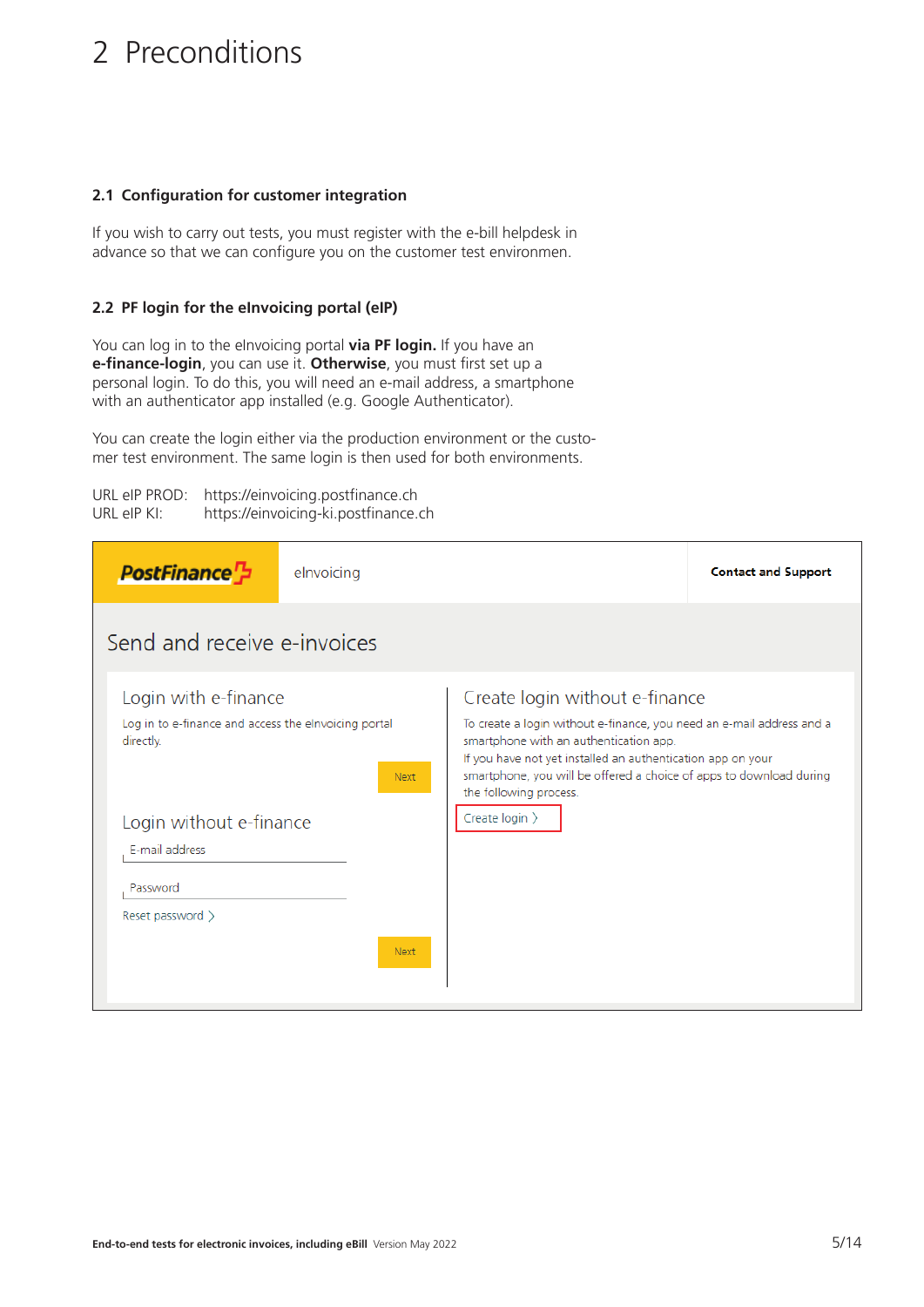# <span id="page-5-0"></span>3 eInvoicing platform

#### **3.1 Initial login**

Logging in to the eInvoicing portal uses PF login, i.e. either via e-finance login or the login created with an e-mail address, password and authenticator as shown in section 2.

| <b>PostFinance</b> <sup>7</sup>                                   | elnvoicing |                                                                                                                                                                                                                                                                                 | <b>Contact and Support</b> |
|-------------------------------------------------------------------|------------|---------------------------------------------------------------------------------------------------------------------------------------------------------------------------------------------------------------------------------------------------------------------------------|----------------------------|
| Send and receive e-invoices                                       |            |                                                                                                                                                                                                                                                                                 |                            |
| Login with e-finance                                              |            | Create login without e-finance                                                                                                                                                                                                                                                  |                            |
| Log in to e-finance and access the elnvoicing portal<br>directly. | Next       | To create a login without e-finance, you need an e-mail address and a<br>smartphone with an authentication app.<br>If you have not yet installed an authentication app on your<br>smartphone, you will be offered a choice of apps to download during<br>the following process. |                            |
| Login without e-finance                                           |            | Create $login$                                                                                                                                                                                                                                                                  |                            |
| E-mail address                                                    |            |                                                                                                                                                                                                                                                                                 |                            |
| Password                                                          |            |                                                                                                                                                                                                                                                                                 |                            |
| Reset password $\rangle$                                          |            |                                                                                                                                                                                                                                                                                 |                            |
|                                                                   | Next       |                                                                                                                                                                                                                                                                                 |                            |
|                                                                   |            |                                                                                                                                                                                                                                                                                 |                            |

Depending on which URL you have selected, you will either be taken to the production environment or the customer test environment: URL eIP PROD: https://einvoicing.postfinance.ch URL eIP KI: https://einvoicing-ki.postfinance.ch

If you have logged in to the customer test environment, you can see this in the bar at the top after logging in.

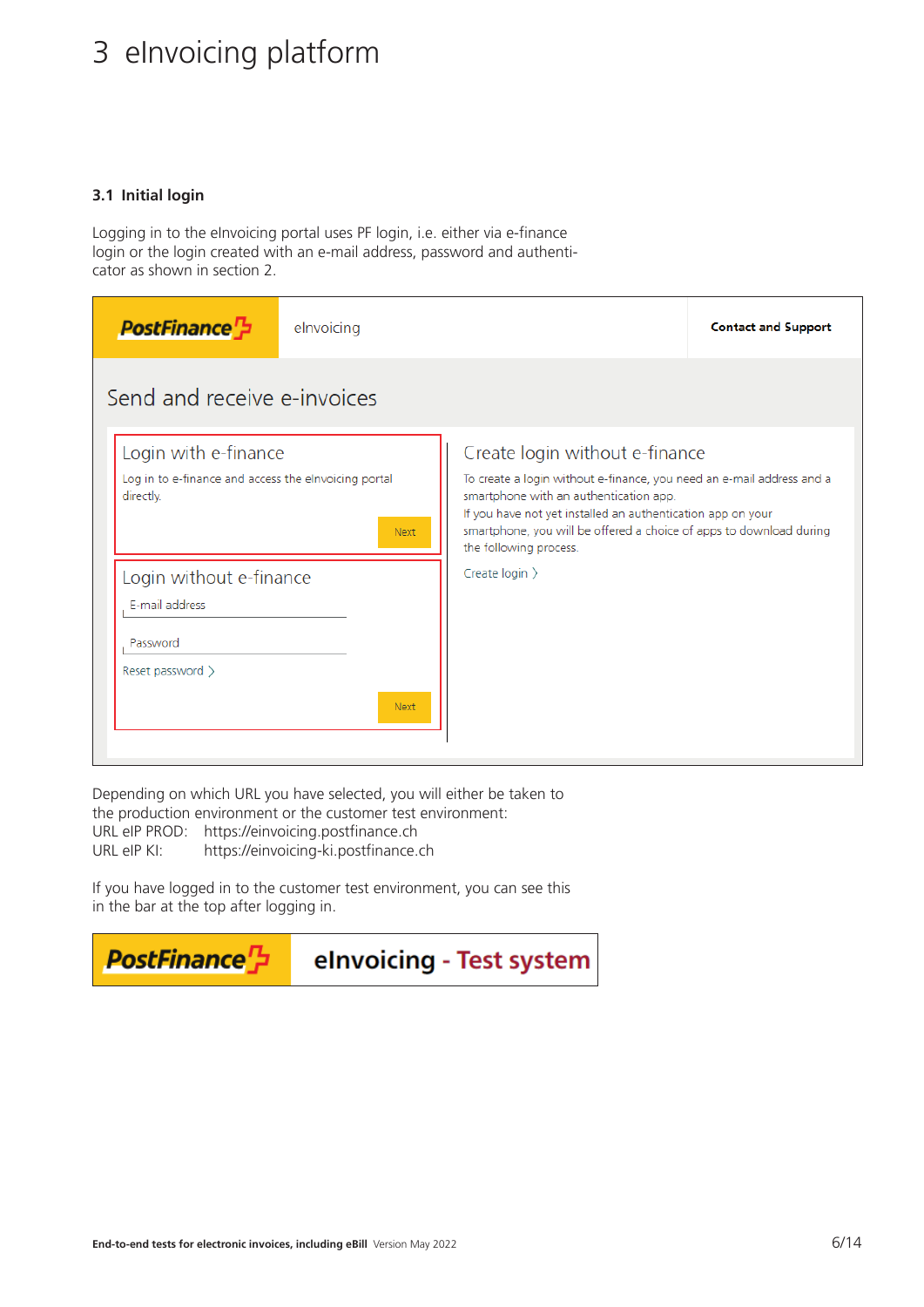<span id="page-6-0"></span>When you log in, the system will verify whether the user you are using in your selected environment (production or customer test environment) is already assigned to an e-bill contract. If this is not the case, the following page will appear:



#### **3.2 Existing BillerID/PayerID**

If you have already registered a BillerID or PayerID for your company, do NOT register a new company, and instead request access to the existing one (shown in red above). For tests in the customer test environment, please make sure beforehand that your ID is configured in the environment. Please note: Option 4, i.e. access to a company migrated from Paynet, is the same function as Option 2.

If several IDs are found for the same company, the following notification will appear:



In this instance, you will need to discuss what to do next with the e-bill helpdesk.

#### **3.3 New customer**

If your company is not registered as an invoice issuer (BillerID) or invoice recipient (Payer ID), your company can be registered as a new one (Option 3, highlighted in yellow).

Ideally, your company identification (company ID no.) should be used to register the company. But you can also register using the company name. If possible, the company name you enter should be as close as possible to the name that appears in the commercial register.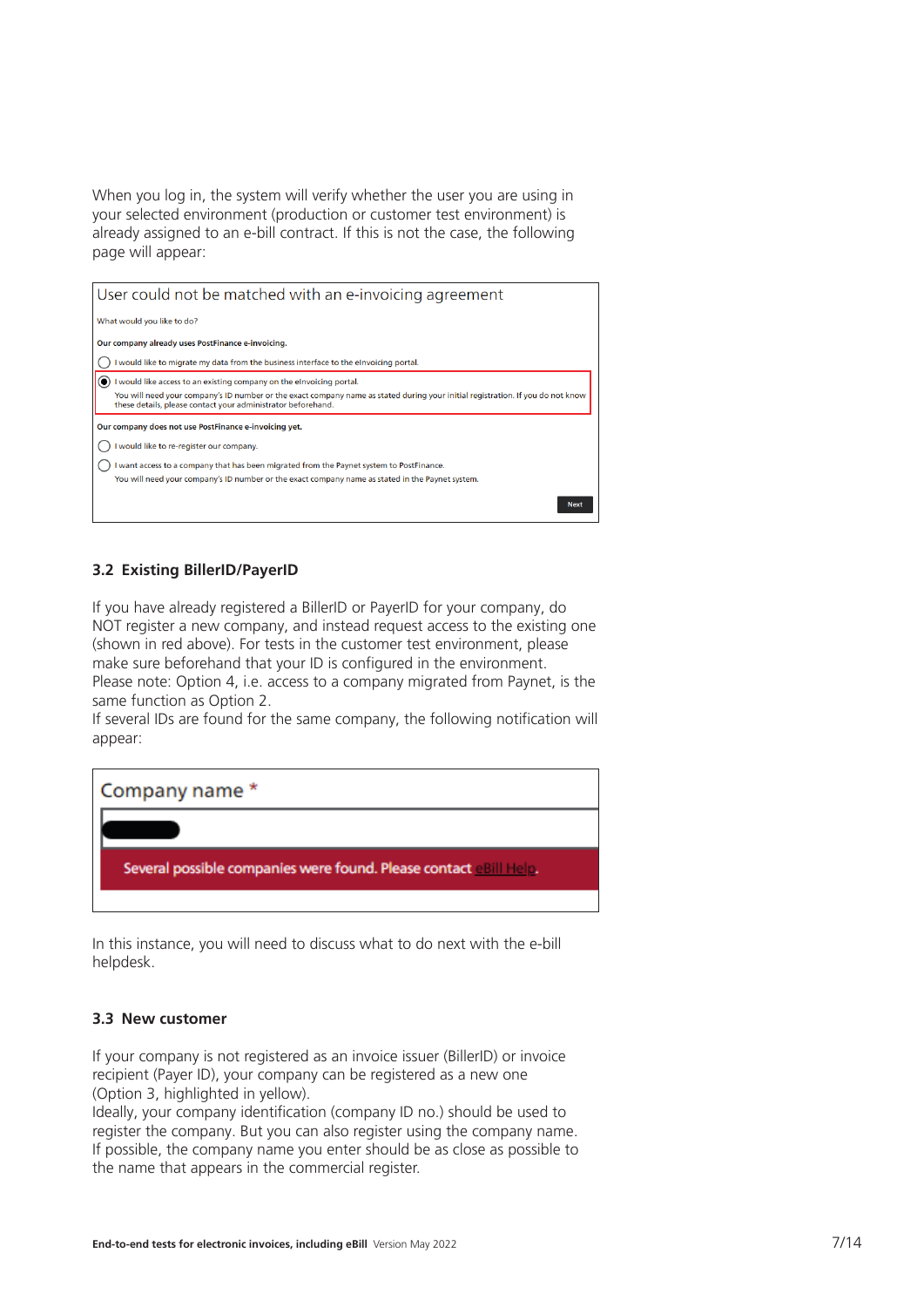### <span id="page-7-0"></span>4 Test cases and procedures

#### **4.1 Preconditions**

To conduct tests with eBill, eBill must first be activated in the customer test environment at SIX eBill. This requires the following settings, which can only be applied in the eIP if PostFinance is the primary network partner.

- The eBill status must be active.
- For tests relating to registrations/deregistrations, the eBill company search must also be active.

| <b>PostFinance</b> | elnvoicing - Test system                                                                                                                               |                         |                                            |                                                                    |                                                                            |
|--------------------|--------------------------------------------------------------------------------------------------------------------------------------------------------|-------------------------|--------------------------------------------|--------------------------------------------------------------------|----------------------------------------------------------------------------|
|                    | Send invoices                                                                                                                                          | Search for invoices     | Downloads                                  | Settings                                                           | Find recipient                                                             |
|                    | Configuration<br>Customer data                                                                                                                         | eBill subscription mask |                                            |                                                                    |                                                                            |
|                    | <b>Settings</b><br>eBill                                                                                                                               |                         |                                            | <i><b>e</b></i> directory<br><b>Settings</b>                       |                                                                            |
|                    | $\left( \mathbf{I} \right)$<br>eBill - the digital invoice of Swiss banks.<br><b>BillerID with eBill</b><br>PostFinance is the primary network partner | BIID0000006080          | Đ<br>Display at eDirectory.ch              | Display our subscriber number<br>You wish to be contacted directly | eDirectory.ch - the Swiss subscriber directory for exchanging B2B e-bills. |
|                    | Status at eBill<br>Display in eBill company search<br>Last synchronization with eBill                                                                  | 03.05.2022 15:00:12     | Last synchronization<br>with eDirectory.ch |                                                                    |                                                                            |

Synchronization with eBill occurs after activation (approx. 30 minutes). After that point, the date/time of the most recent synchronization will be visible in the eBill settings tile. The tests can then begin.

#### **4.2 Receive and process registrations/deregistrations from eBill customers**

As a rule, tests for registrations/deregistrations can be conducted in the production environment and in the customer test environment. The advantage of performing the tests directly in production is that the settings do not have to be reconfigured in production afterwards.

As long as the settings are not definitive, we recommend deactivating "Display in eBill company search" in production. This will prevent the registration form from being displayed in the eBill portal. You can also take the following steps if you have deactivated "Display in eBill company search", or the eBill status is deactivated.

If you wish to conduct the customer tests independently of ongoing operations, you must use the customer test environment. In doing so, bear in mind that, once the tests have been successfully completed, the same configurations must be entered in the production environment. The customer test environment settings cannot be transferred to the production environment.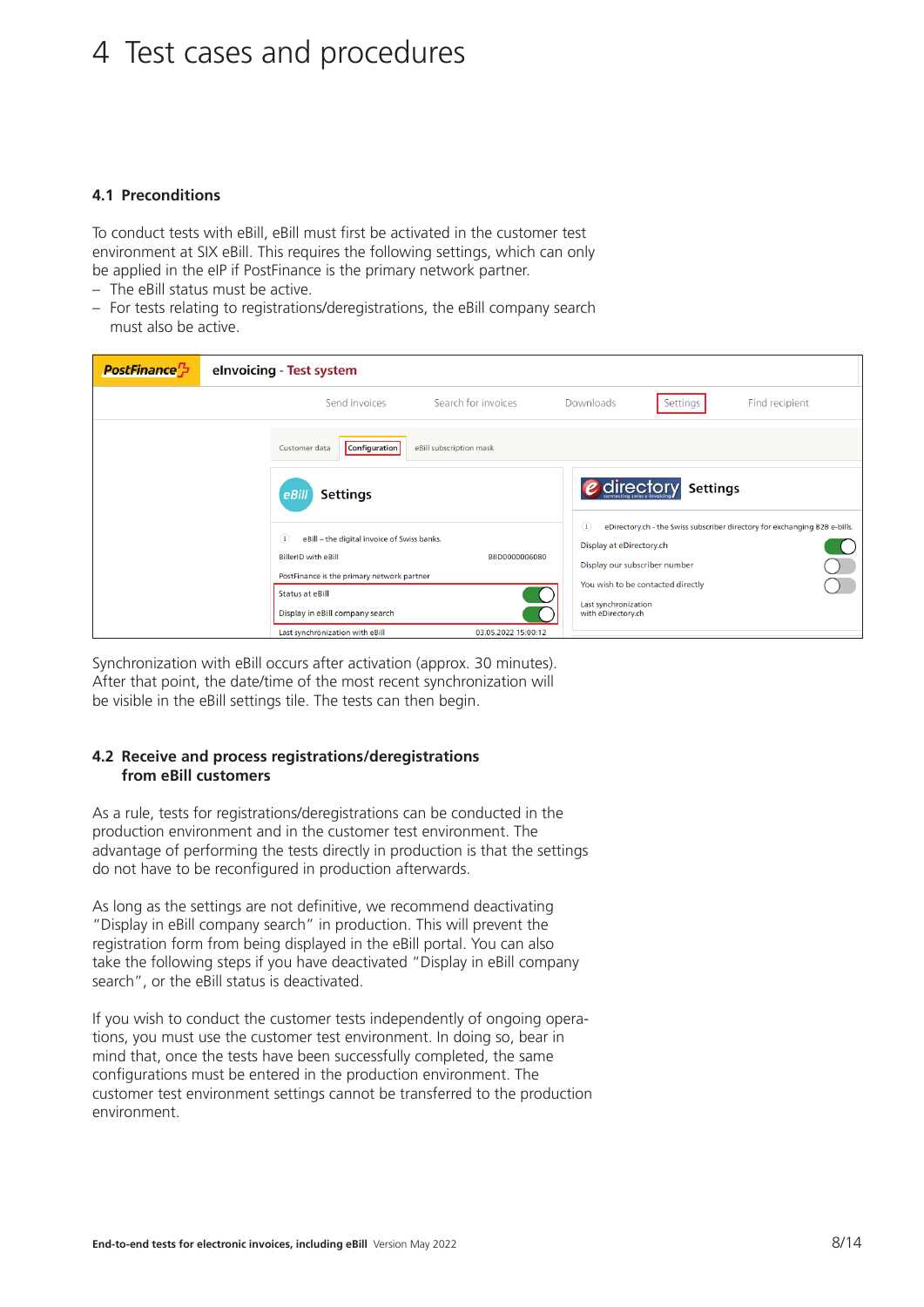#### <span id="page-8-0"></span>**4.2.1 Registration form configuration**

| eBill subscription mask                                                                              |                                                                                                                                                                  | D<br><b>Reset</b><br>Edit |
|------------------------------------------------------------------------------------------------------|------------------------------------------------------------------------------------------------------------------------------------------------------------------|---------------------------|
| issuers.                                                                                             | Configure and personalize the eBill subscription mask for your customers. This mask appears when a customer adds your company in the eBill portal to his invoice |                           |
| Preview in:<br>for<br>English<br>$\checkmark$                                                        | Private customers $\sim$                                                                                                                                         |                           |
| <b>Robert Schneider SA</b><br>Ruelle du Lac 177, 2503 Biel/Bienne                                    |                                                                                                                                                                  |                           |
| Subscribe at Robert Schneider SA to receive future invoices via eBill.                               |                                                                                                                                                                  |                           |
| (1) Hier erscheint die Zusatzinformation auf EN                                                      |                                                                                                                                                                  |                           |
| You are subscribing with the following data:                                                         |                                                                                                                                                                  |                           |
| <b>Maria Bernasconi</b><br><b>Testgasse 4</b><br>$\Delta$<br>8001 Zurich<br>maria.bernasconi@test.ch |                                                                                                                                                                  |                           |
| Date of birth                                                                                        |                                                                                                                                                                  |                           |
| <b>Reference Number</b>                                                                              |                                                                                                                                                                  |                           |
| Delivery of subscription and cancellation data                                                       |                                                                                                                                                                  | $\mathbb{Z}$ Edit         |
| Preparation                                                                                          | <b>Delivery format</b>                                                                                                                                           |                           |
| Collective message                                                                                   | <b>CSV File</b>                                                                                                                                                  |                           |
| <b>Delivery channel</b><br>elnvoicing Portal                                                         |                                                                                                                                                                  |                           |
|                                                                                                      |                                                                                                                                                                  | Download sample file      |

Using the "Edit" function, you can configure additional information, additional fields and the relevant descriptions yourself. Additional fields are additional information that is required to better identify your customers. You can find more details in the section "Standard eBill registration screens" of the e-bill manual. In the example mentioned above, the "Contract number" is defined as an additional field. Once stored, the registration form data is transferred to eBill with the next synchronization. The synchronization occurs every 30 minutes.

In the section below, you can use the "Edit" function to configure the way that registration/deregistration data is delivered. Here you can select whether you would like the data to be delivered in CSV format (CSV V2.0) or in XML format (CRM-XML V2.0). You can also select the delivery channel and processing method you would like.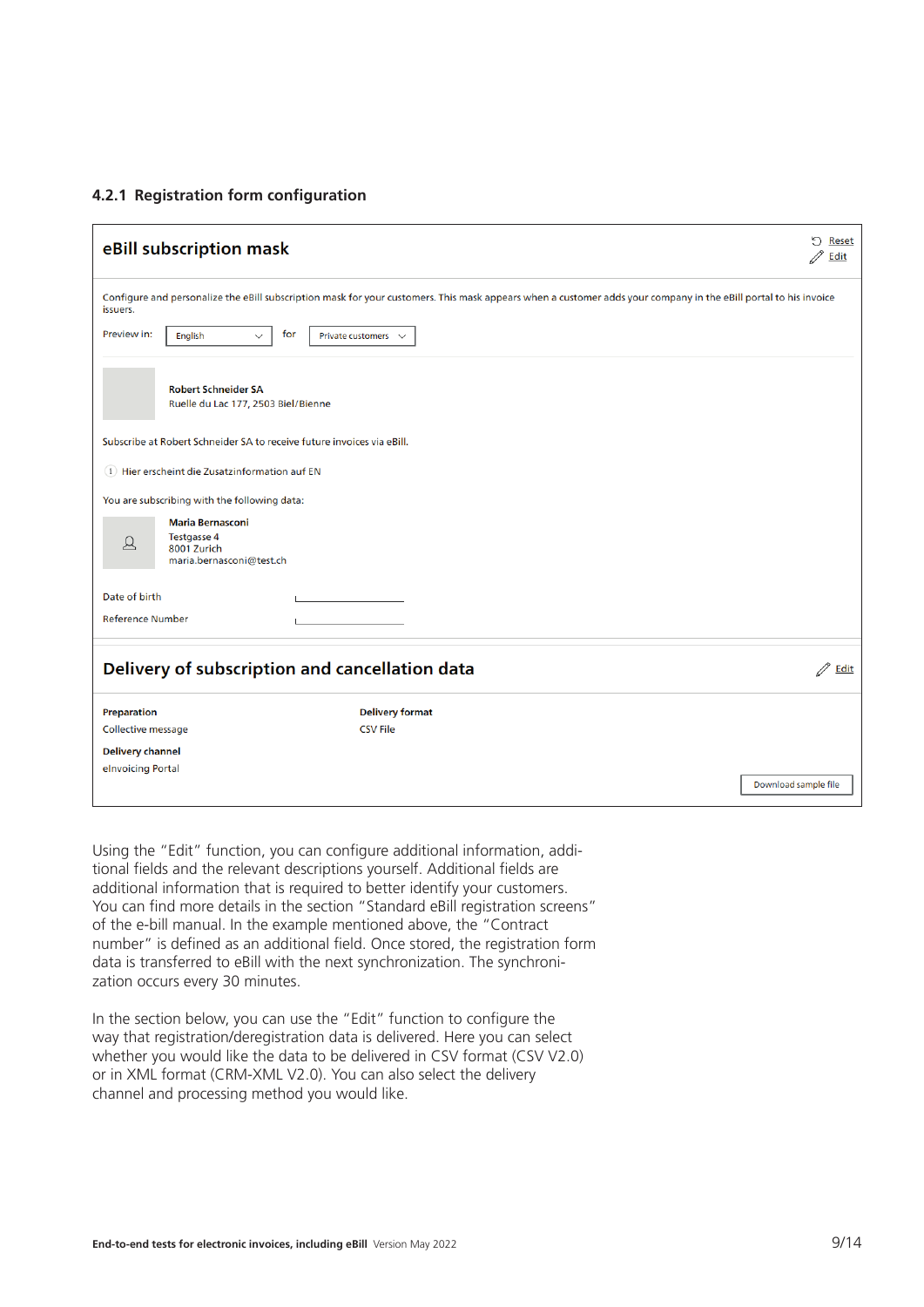#### **Create a sample file for registrations/deregistrations**

For complete end-to-end functionality that is exactly as it is in the real world in production, all the parties involved would be needed. These are:

- 1. The e-banking customer with access to their e-banking account
- 2. The bank that offers e-banking and is affiliated with SIX eBill
- 3. SIX eBill infrastructure
- 4. The invoice issuer's primary network partner
- 5. Invoice issuers

Seeing as it is not possible to make all the partners needed available in the customer test environment in their entirety (esp. 1 and 2), PostFinance has set up a function in the eInvoicing portal to create a sample file. If you have configured the registration form in addition to the delivery method, you can download a sample file. The file is generated in the set delivery format (CSV or XML) and in any additional fields defined in the registration form.



PLEASE NOTE: You must save the CSV file locally and then open it with → Editor by right-clicking  $\rightarrow$  on the mouse (or using a different text processor). If you open the CSV file with Excel (by double-clicking), the incorrect BillerID and RecipientID will be displayed.

For the example shown in section 4.2.1, the CSV file in the editor looks as follows:

| *subsc 41101000001006756 160320221318.csv - Editor                                                                                                                                                                                                                                                                                                                                                                                                                                                                                                                                                                                                                                                                                                                                                                                                                                                                                                                                                                                               |  |
|--------------------------------------------------------------------------------------------------------------------------------------------------------------------------------------------------------------------------------------------------------------------------------------------------------------------------------------------------------------------------------------------------------------------------------------------------------------------------------------------------------------------------------------------------------------------------------------------------------------------------------------------------------------------------------------------------------------------------------------------------------------------------------------------------------------------------------------------------------------------------------------------------------------------------------------------------------------------------------------------------------------------------------------------------|--|
| Datei Bearbeiten Format Ansicht Hilfe                                                                                                                                                                                                                                                                                                                                                                                                                                                                                                                                                                                                                                                                                                                                                                                                                                                                                                                                                                                                            |  |
| SUBSCRIPTIONTYPE;BILLERID;RECIPIENTID;RECIPIENTTYPE;LANGUAGE;GIVENNAME;FAMILYNAME;COMPANYNAME;ADDRESS;ZIP;CITY;COUNTRY;EMAIL;UID;CREDITACCOUNT;CREDITORREFERENCE;CONTRACTNBR <br>1;4110000000000050;4110000000000001;PRIVATE;de;Hans;Muster;;Musterstrasse 1;3000;Bern;CH;hans.muster@mail.ch;;;;X<br>l1;41100000000000050;4110000000000002;COMPANY;fr;;;Example SA;Strasse 1;3000;Bern;CH;info@example.ch;CHE123456789;;;X<br> 2;411000000000000050;4110000000000003;PRIVATE;it;Giovanni;Esempio;;Strasse 2;3001;Bern;CH;giovanni.esempio@mail.ch;;01-001234-1;123456789012345;<br> 2;411000000000000050;41100000000000004;PRIVATE;en;John;Example;;Strasse 3;3002;Bern;CH;john.example@mail.ch;;CH5130000001250090342;123456789012345678901234567901234567;<br> 2;41100000000000050;41100000000000005;PRIVATE;de;Karin;Beispiel;;Strasse 4;3003;Bern;CH;karin.beispiel@mail.ch;;CH030900000250090342;RF20200226000ALPHA1234567;<br> 3;41100000000000050;411000000000006;PRIVATE;de;Kurt;Anders;;Strasse 5;3004;Bern;CH;kurt.anders@mail.ch;;;; |  |

It includes:

- $-$  2 examples of SubscriptionType 1 = registration via registration form
- $-$  3 examples of SubscriptionType 2 = direct registration (each with an ISR reference, QR reference and SCOR reference)
- $-1$  example of SubscriptionType 3 = deregistration

Additional fields are only provided for SubscriptionType 1, and are marked in the sample file with an X.

.<br>NAME;FAMILYNAME;COMPANYNAME;ADDRESS;ZIP;CITY;COUNTRY;EMAIL;UID;CREDITACCOUNT;CREDITORREFERENCE;<mark>CONTRACTNBR</mark> vAme;FAmiLYNAme;COMPANYNAme;ADDRESS;ZIP;CITY;COONTR<br>erstrasse 1;3000;Bern;CH;hans.muster@mail.ch;;;;<mark>X</mark><br>sse 1;3000;Bern;CH;info@example.ch;CHE123456789;;;<mark>X</mark>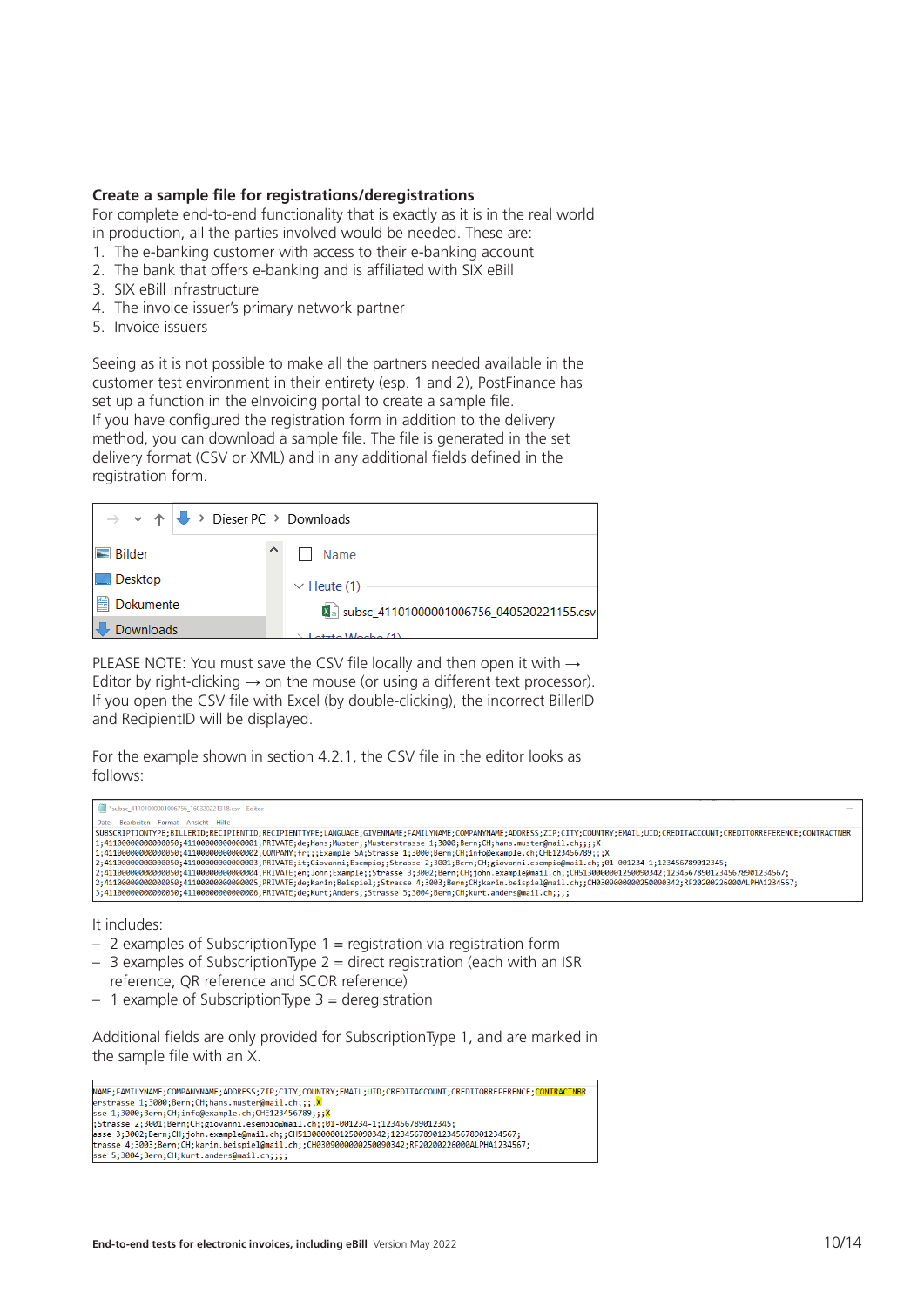In the Editor mode, you can fill these values with real or even deliberately false information that you want to use for testing, for instance as follows:

| WAME;FAMILYNAME;COMPANYNAME;ADDRESS;ZIP;CITY;COUNTRY;EMAIL;UID;CREDITACCOUNT;CREDITORREFERENCE;CONTRACTNBR |
|------------------------------------------------------------------------------------------------------------|
| terstrasse 1;3000;Bern;CH;hans.muster@mail.ch;;;;1582369                                                   |
| sse 1;3000;Bern;CH;info@example.ch;CHE123456789;;;9999999                                                  |
| ;Strasse 2;3001;Bern;CH;giovanni.esempio@mail.ch;;01-001234-1;123456789012345;                             |
| asse 3;3002;Bern;CH;john.example@mail.ch;;CH5130000001250090342;123456789012345678901234567;               |
| ;trasse 4;3003;Bern;CH;karin.beispiel@mail.ch;;CH0309000000250090342;RF20200226000ALPHA1234567             |
| asse 5;3004;Bern;CH;kurt.anders@mail.ch;;;;                                                                |
|                                                                                                            |

You can also copy as many lines as you want, and generate more samples in the process. Likewise, BillerID and RecipientID, or other information such as names, can be replaced by real values as you see fit. By doing so, you create a sample form that is identical to when one of your customers registers/ deregisters directly via eBill.

You can do exactly the same with the XML sample file. To do this, you must open the XML file with an XML editor in which you can enter the necessary information manually.

| 1               | xml version="1.0" encoding="utf-8"?                                                                                                                                                              |
|-----------------|--------------------------------------------------------------------------------------------------------------------------------------------------------------------------------------------------|
| $\mathcal{P}$   | □ <customerregistrationmessage 2.0"<="" math="" xmlns:xsd="http://www.w3.org/&lt;/td&gt;&lt;/tr&gt;&lt;tr&gt;&lt;td&gt;&lt;/td&gt;&lt;td&gt;&lt;math&gt;version="></customerregistrationmessage> |
| з               | <customerregistration></customerregistration>                                                                                                                                                    |
| 4               | <subscriptiontype>1</subscriptiontype>                                                                                                                                                           |
| 5               | <billerid>41100000000000050</billerid>                                                                                                                                                           |
| 6               | <recipientid>41100000000000001</recipientid>                                                                                                                                                     |
| $\overline{7}$  | <recipienttype>PRIVATE</recipienttype>                                                                                                                                                           |
| 8               | <language>de</language>                                                                                                                                                                          |
| 9               | <customernameaddress></customernameaddress>                                                                                                                                                      |
| 10              | <nameprivate></nameprivate>                                                                                                                                                                      |
| 11              | <givenname>Hans</givenname>                                                                                                                                                                      |
| 12              | <familyname>Muster</familyname>                                                                                                                                                                  |
| 13 <sub>1</sub> |                                                                                                                                                                                                  |
| 14              | <address>Musterstrasse 1</address>                                                                                                                                                               |
| 15              | $\langle$ Zip>3000                                                                                                                                                                               |
| 16              | <city>Bern</city>                                                                                                                                                                                |
| 17              | <country>CH</country>                                                                                                                                                                            |
| 18              |                                                                                                                                                                                                  |
| 19              | <email>hans.muster@mail.ch</email>                                                                                                                                                               |
| 20              | <customersubscriptionformfield></customersubscriptionformfield>                                                                                                                                  |
| 21              | <technicalid>CONTRACTNBR</technicalid>                                                                                                                                                           |
| 22              | <value>1582369</value>                                                                                                                                                                           |
| 23              |                                                                                                                                                                                                  |
| 24              |                                                                                                                                                                                                  |

A sample file generated in this way can only be read in your test environment and used for testing purposes. If need be, the file can be placed directly in the input channel and processed further from there.

If you wish to have the test file moved from the PostFinance environment to the channel you require, please contact our e-bill helpdesk.

PLEASE NOTE: If the settings for the login screen have been configured in the **customer test environment,** you must **configure these in exactly the same way in the** productive environment.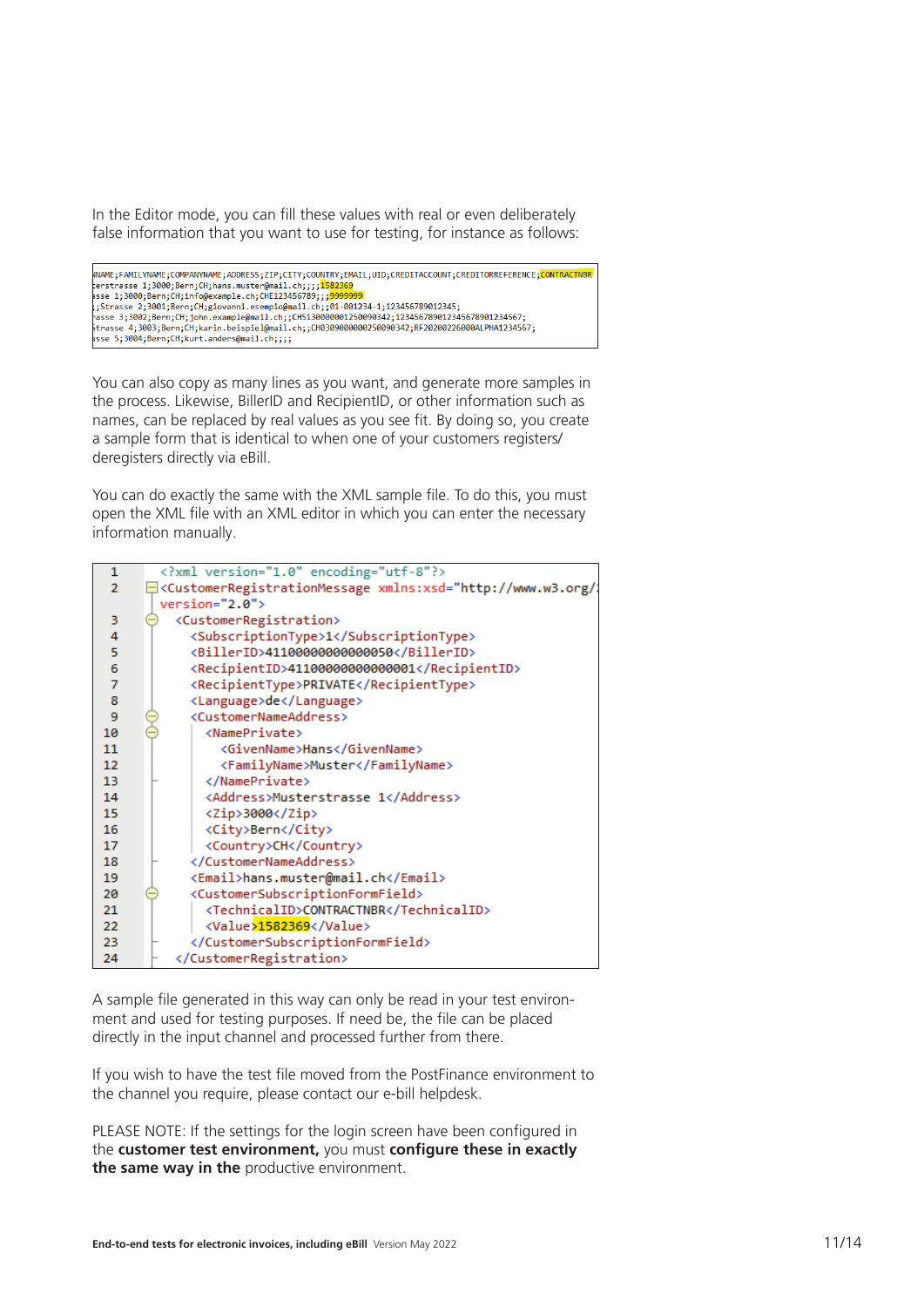#### <span id="page-11-0"></span>**4.2.2 Tests using the banking porta**

Dedicated e-bill helpdesk staff have access to the SIX eBill banking portal, where the eBill portal can be displayed in real life. Registration/deregistration tests can also be carried out here, generating corresponding registration/ deregistration test files that can be downloaded the following day from the eInvoicing portal under "Downloads". These tests are an even closer reflection of reality because the eBill portal can be simulated via the banking portal. However, they are more complex for all parties involved.

Please contact your advisor if you would like to conduct tests using the banking portal.

For regulatory reasons, customers cannot gain access to the banking portal themselves.

#### **4.3 Send invoices**

If you are configured in the customer test environment according to section 2.1, you can upload invoices and deliver for eBill.

A precondition for successful submission to eBill is that the authorizations for delivery for the relevant invoice recipients are stored for you at SIX eBill. This is also the case if the look-up function is activated for these invoice recipients.

The following pre-configured invoice recipients are available to you for testing in the test environment.

| Case | <b>First</b><br>name | Last name   | Company<br>name       | Date of<br>birth | E-mail / company ID no.                            | Seg-<br>ment | eBillAccountID / PID | Look-<br>up   |
|------|----------------------|-------------|-----------------------|------------------|----------------------------------------------------|--------------|----------------------|---------------|
|      | Sandra               | Berger-Test |                       | 01.01.1973       | sandrabergertest.20210730-<br>141256479@ebill.ch   | PC           | 41012178193445685    | Active        |
|      | <b>Thomas</b>        | Müller-Test |                       | 10.10.1997       | thomasmilertest.20210730-<br>141041679@ebill.ch    | PC.          | 41012139347097339    | Active        |
| 3    | Melanie              | Kaiser-Test |                       | 10.05.1973       | melaniekaisertest. 20210730-<br>141538852@ebill.ch | PC.          | 41012117039793939    | non<br>active |
| 4    |                      |             | Sample<br>Company Ltd |                  | CHE123456789                                       | BC           | 41012142117897198    | Active        |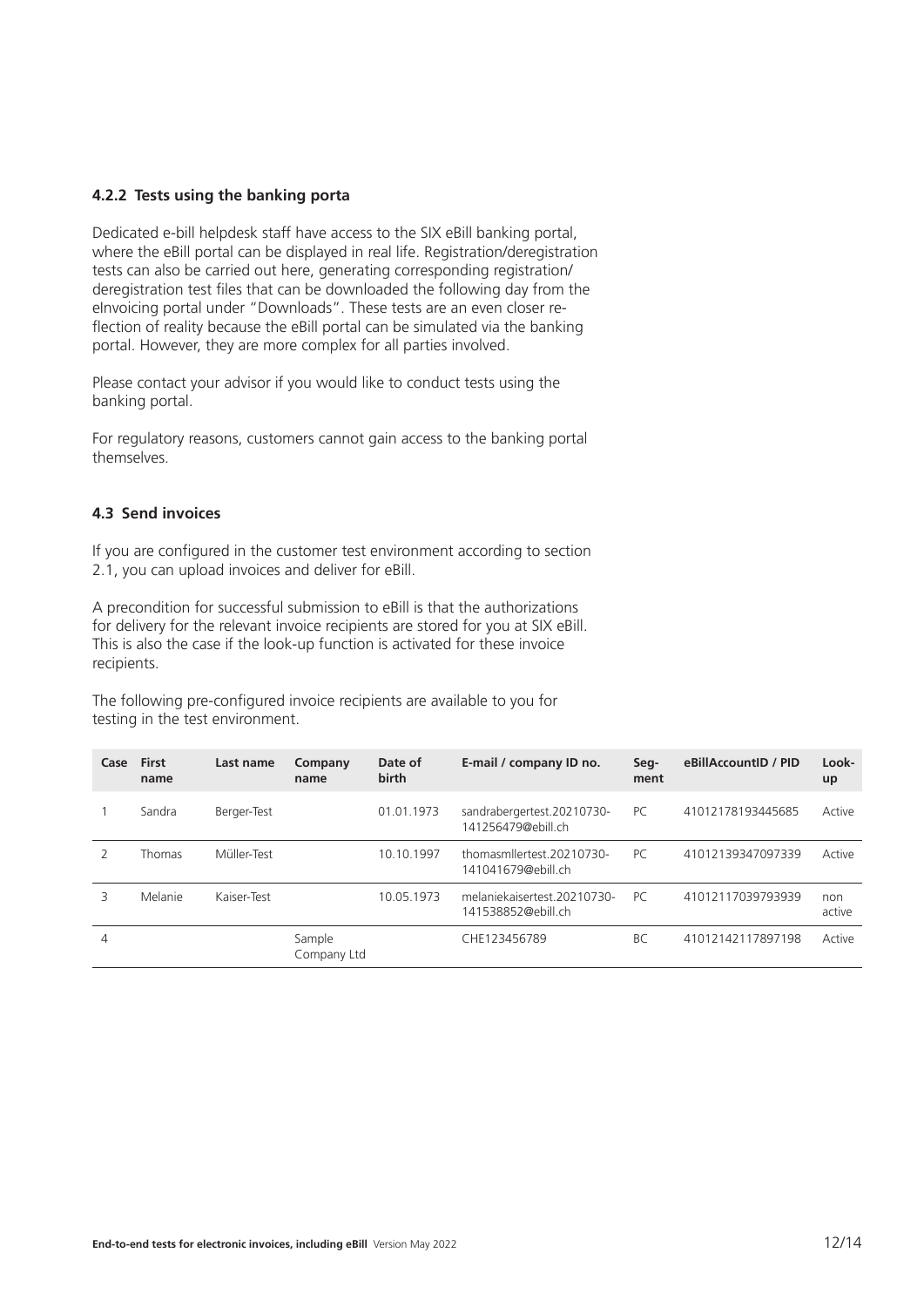<span id="page-12-0"></span>This results in the following testing options:

| Case | <b>Name</b>           |     | Segment Recipient adressing                       | <b>Result</b>                                                                                               |
|------|-----------------------|-----|---------------------------------------------------|-------------------------------------------------------------------------------------------------------------|
|      | Berger-Test           | PC  | PID or e-mail possible<br>PID recommended         | Invoice successfully sent                                                                                   |
|      | Müller-Test           | PC. | PID or e-mail possible<br>PID recommended         | Invoice successfully sent                                                                                   |
|      | Kaiser-Test           | PC. | PID or e-mail possible<br>PID recommended         | Invoice not sent successfully because the recipient's authorization<br>for delivery (look-up) is not active |
| 4    | Sample<br>Company Ltd | BC  | PID or company ID no. possible<br>PID recommended | Invoice successfully sent                                                                                   |

In this respect invoice recipients 1, 2 and 4 can also be used for end-to-end tests by adding the recipients to the registration sample file (see section 4.2.2) and using them to send test invoices once they have been stored in their database/receivables application.

#### **4.4 Monitoring processing and the processing log**

In the eInvoicing portal, you can check the result of processing in the "Search invoices" menu shortly after submission.

| Send invoices                                           | Search for invoices                                                 | Downloads                                                          |                   | Settings               | Find recipient |               |
|---------------------------------------------------------|---------------------------------------------------------------------|--------------------------------------------------------------------|-------------------|------------------------|----------------|---------------|
| Invoice recipient<br>Submission date from<br>02.02.2022 | Invoice number<br>$\times$<br>Submission date to<br>同<br>04.02.2022 | <b>Transaction number</b><br>$\frac{1}{31}$<br><b>More filters</b> | <b>Status</b>     | <b>Search</b><br>Reset | $\checkmark$   |               |
| Invoice recipient $\circlearrowright$                   | Invoice number $\circlearrowright$                                  | Transaction number $\circ$                                         | Deliver $\hat{C}$ | Due date $\Diamond$    | Am $\circ$     | <b>Status</b> |
| Berger-Test Sandra                                      | 20220204050311                                                      | 20220204050311                                                     | 04.02.2022        | 04.03.2022             | 720.00         | Open          |
| Berger-Test Sandra                                      | 20220204050313                                                      | 20220204050313                                                     | 04.02.2022        | 06.03.2022             | 0.00           | Invalid       |
| Berger-Test Sandra                                      | 20220204050310                                                      | 20220204050310                                                     | 04.02.2022        | 10.03.2022             | 6700.00        | Open          |
| Berger-Test Sandra                                      | 20220204050312                                                      | 20220204050312                                                     | 04.02.2022        | 05.03.2022             | $-2992.90$     | Invalid       |
|                                                         | 202202041                                                           | 202202041                                                          | 04.02.2022        | 06.03.2022             | 1.00           | Invalid       |